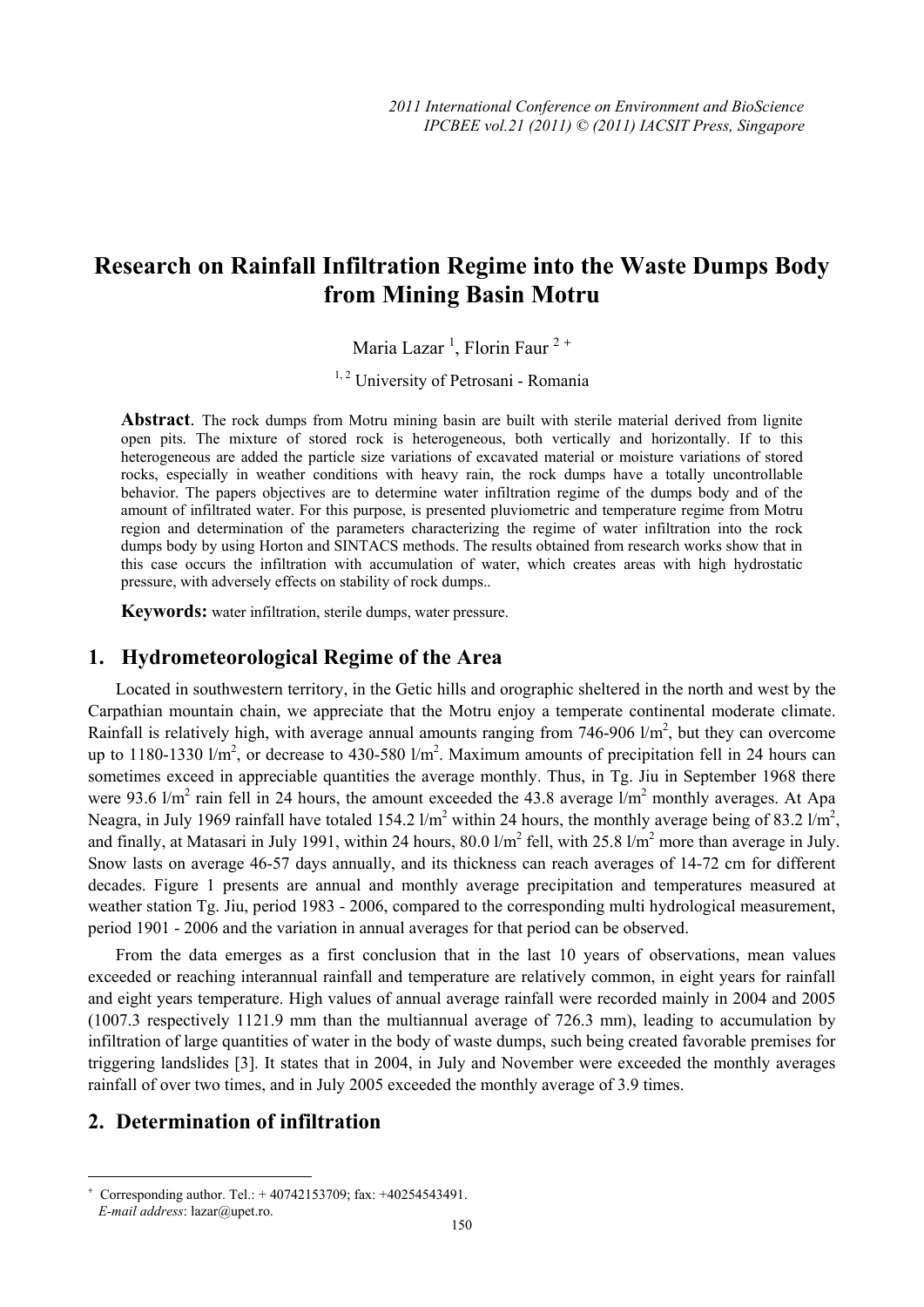Field tests conducted concluded that the main source of water from waste dumps body comes from rain, without being excluded the possible infiltration from and from within the natural slopes in the area.

#### **2.1. Hortonian mechanism**

During rainfall, infiltration potential intensity decreases with increasing ground moisture. If rain intensity remains higher than the potential infiltration, infiltration occurs after the function  $f^*(t)$  until the end of rain. This is the case where precipitation is very intense or land has high initial moisture. If rain intensity is lower than the top potential infiltration, initial infiltration, which is equal to the intensity of rain, penetrates the ground until the moment  $t_r$  when potential infiltration is equal to the intensity of rainfall and then shallow flow begins. In that moment  $t_r$ , cumulative infiltration  $F(t_r)$  is equal to the height of the precipitation  $h(tr)$ . After the moment  $t_r$  until the rain intensity becomes again smaller than the potential infiltration, net rain intensity is the difference between rainfall intensity and infiltration potential.

Horton's laws (1940) of potential and relative cumulated infiltration:

$$
f^*(t) = f^*_{\infty} + \left(f_i^* - f^*_{\infty}\right)e^{-kt}
$$

$$
F^*(t) = f^*_{\infty}t + \frac{f_i^* - f^*_{\infty}}{k}\left(l - e^{-kt}\right)
$$

where:

 $f_i^*$  - initial potential infiltration;

*f*∞ *\** - limit infiltration for saturated soil;

k - parameter that defines the potential infiltration rate reduction.

Horton's law parameters depend on soil characteristics. Values proposed by ASCE Manual (American Society of Civil Engineers) [1] are shown in Table 1 and the values proposed in the model recommended by ILLUDAS (The Illinois Urban Area drainage simulation) [5] are shown in table 2. Table 3 presents the classification of land after the Soil Conservation Service.

| <b>Function type</b>               | ∽∗     | γ∗<br>.∕∞ |            |
|------------------------------------|--------|-----------|------------|
|                                    | (mm/h) | (mm/h)    | $(h^{-1})$ |
| increased (highly permeable soils) | 117    |           | 5.34       |
| standard (medium permeable soils)  |        |           | 4.14       |
| low (low permeability soils)       |        |           |            |

|  |  |  | Table 1 A Horton's formula parameters (A.S.C.E.) |  |
|--|--|--|--------------------------------------------------|--|
|--|--|--|--------------------------------------------------|--|

| Table 2 Horton's formula parameters (ILLUDAS) |  |  |  |
|-----------------------------------------------|--|--|--|
|-----------------------------------------------|--|--|--|

| Soil group | $\mathfrak{g}$<br>(mm/h) | $f_{\infty}^*$<br>(mm/h) | k<br>$(h^{-1})$ |
|------------|--------------------------|--------------------------|-----------------|
|            | 250                      | 25                       |                 |
| В          | 200                      | 12,5                     |                 |
| Ր          | 125                      | 6,5                      |                 |
|            | 75                       |                          |                 |

Table 3 SCS-CN method: soil classification by Soil Conservation Service (SCS, 1968)

| Group            | <b>Description</b>                                                                                                            |  |  |  |  |
|------------------|-------------------------------------------------------------------------------------------------------------------------------|--|--|--|--|
| $\boldsymbol{A}$ | Very low flow potential: coarse sands with small content of dust and clay, gravel, very<br>permeable                          |  |  |  |  |
| B                | Moderately reduced flow potential: most of the sandy soils coarse less, but with high infiltration<br>and saturation capacity |  |  |  |  |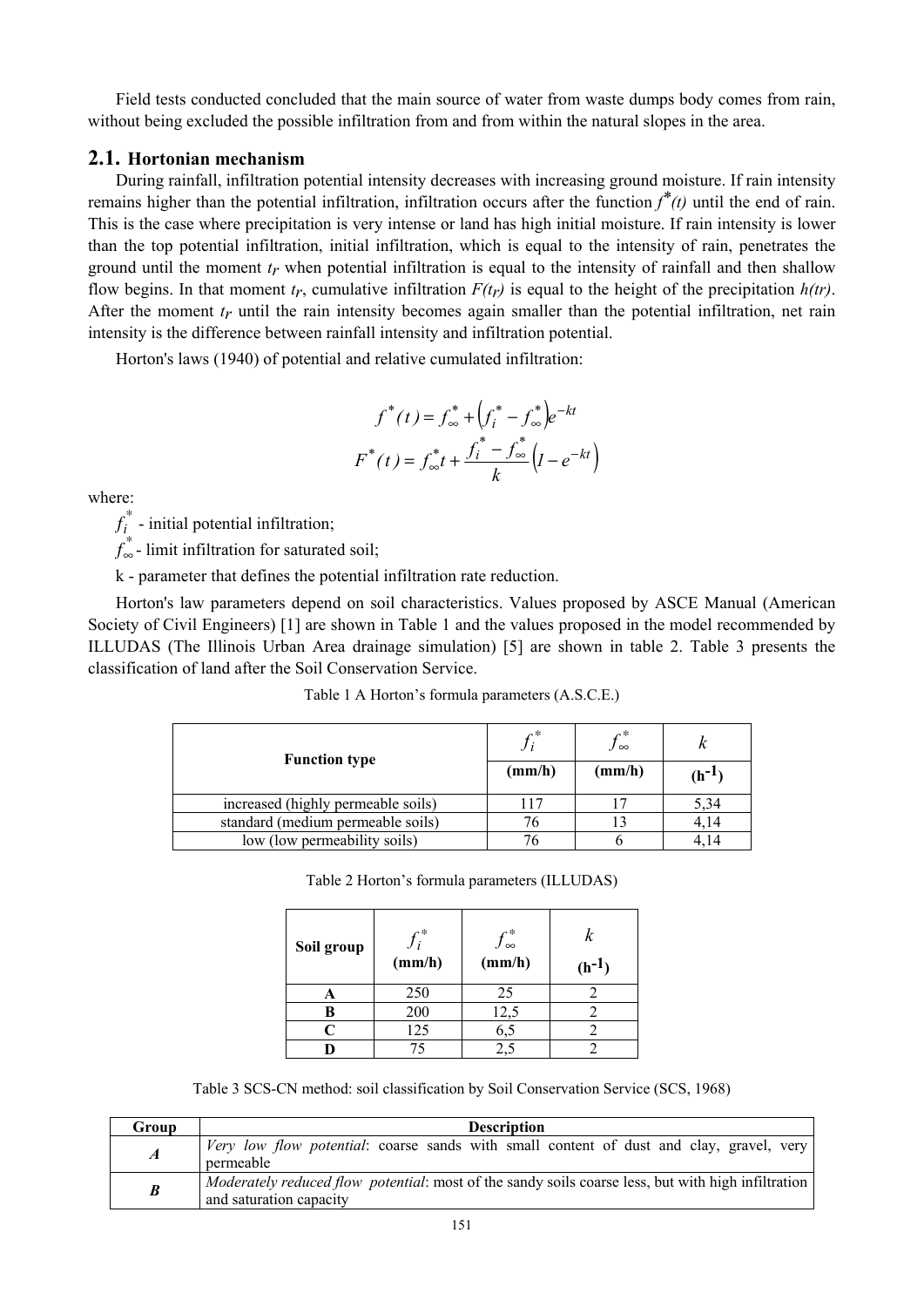|   | Moderately high flow potential: fine soil with a high content of clay and colloids, but lower than<br>those in group D. they have a reduced capacity of infiltration and saturation. |
|---|--------------------------------------------------------------------------------------------------------------------------------------------------------------------------------------|
| D | <i>Very high flow potential:</i> most of the clays with high swelling capacity, but also thin soil<br>horizons that form near the surface almost impervious land.                    |

As described in table 3, the mixture of material from the waste dump of Rosiuta quarry fall in groups C and D. In terms of terrain features from waste dumps EMC Motru, respectively land with low permeability (groups C and D classification Soil Conservation Service) from calculations made by the methodology (table 4) were obtained two types of curves for potential and relative cumulative infiltration (figures 2 and 3), in terms of occurrence of precipitation lasting eight hours and a higher intensity than the potential infiltration.

| t(h) | $f^*(t)$ (mm/h) |                | $F^*(t)$ (mm) |                |  |
|------|-----------------|----------------|---------------|----------------|--|
|      | <b>ASCE</b>     | <b>ILLUDAS</b> | <b>ASCE</b>   | <b>ILLUDAS</b> |  |
| 0    | 76.00           | 125.00         | 0.00          | 0.00           |  |
| 0.5  | 14.83           | 50.09          | 17.77         | 40.70          |  |
| 1    | 7.11            | 22.54          | 22.64         | 57.73          |  |
| 1.5  | 6.14            | 12.40          | 25.87         | 66.05          |  |
| 2    | 6.02            | 8.67           | 28.90         | 71.16          |  |
| 3    | 6.00            | 6.79           | 34.91         | 78.60          |  |
| 4    | 6.00            | 6.54           | 40.91         | 85.23          |  |
| 6    | 6.00            | 6.50           | 52.91         | 98.25          |  |
| 8    | 6.00            | 6.50           | 64.91         | 111.25         |  |

Table 4 Calculation of the potential and relative cumulative infiltration





Fig. 2 Waste dump's terrains potential infiltration Fig. 3 Relative cumulated infiltration on waste dump

Analyzing the potential infiltration curve is observed that is a reduced curve by ASCE method and corresponding to groups C and D according to the ILLUDAS method. Water infiltration is greatest in the first hours after the start of precipitation, then decreases asymptotically tending to zero and corresponds to long-term precipitation conditions, accumulation of water are formed on the dumps surface. Regarding the relative cumulated infiltration, it increases sharply in the first hours after the start of the phenomenon of precipitation and relatively slow in the next hours. Infiltration process can continue as long as surface moisture decreases on account of the occurrence of internal drainage and evapotranspiration.

### **2.2. SINTACS method**

Basic information needed to evaluate effective infiltration are the historical hydrometrics and thermo series, for an observation period of at least 20 years on the monthly average recorded in all stations located within and near the area of study [2]. Monthly average temperature values are corrected for precipitation, whereas the rate of evapotranspiration, the same soil and climatic conditions, the rate depends on soil moisture and thus, ultimately, of precipitation. As a result, in Turc's formula (1954) mean air temperature is corrected for precipitation to take into account different humidity conditions.

Formula proposed for temperature correction: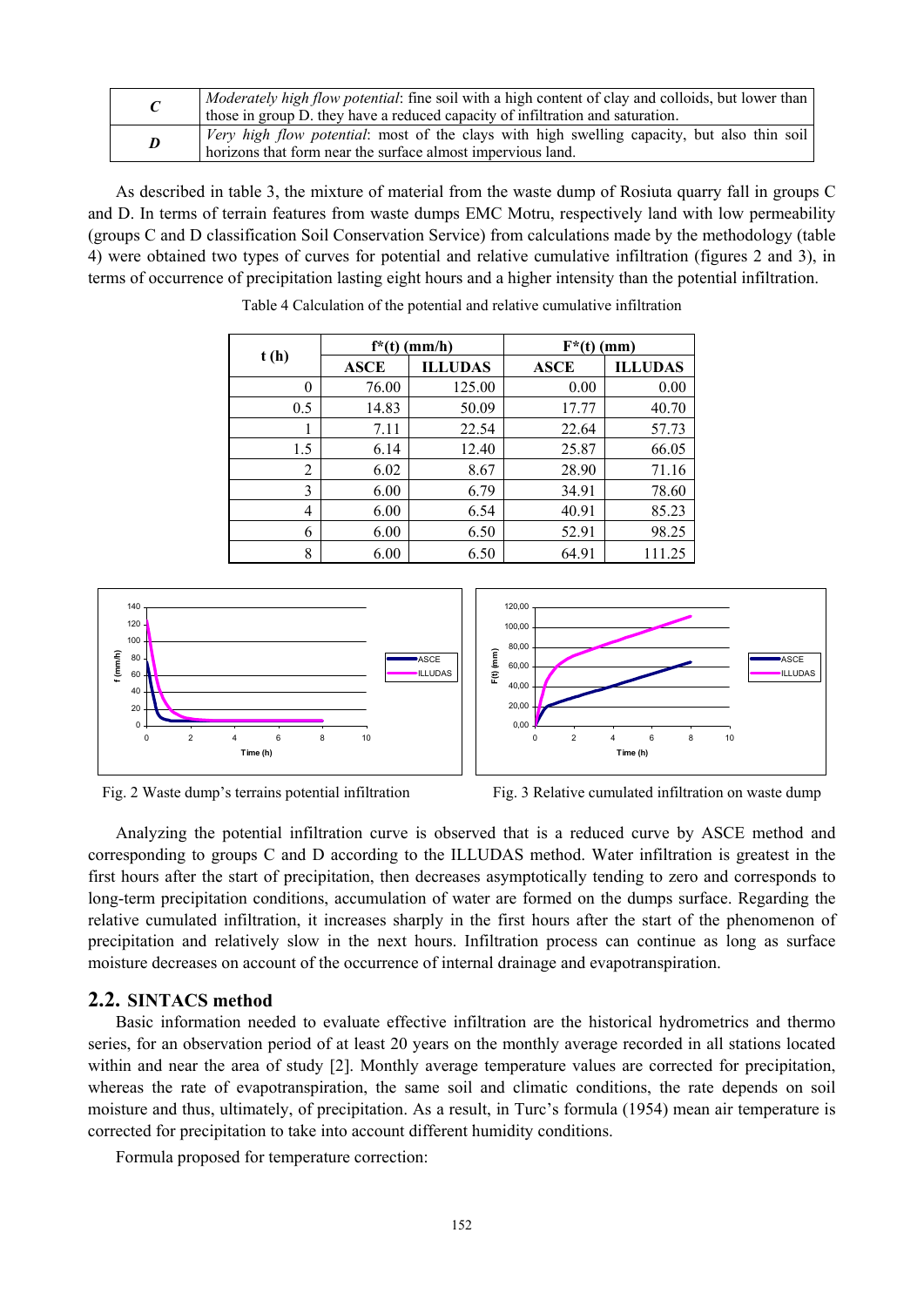$$
T_c = \frac{\sum P_i \cdot T_i}{\sum P_i}
$$

where  $T_c$  - average annual temperature correction;

Pi - recorded monthly average precipitation;

Ti - recorded monthly average temperature.

The next step is assessing the value of annual average rainfall and average annual correct temperature, by applying the determined correlation. These values are used to calculate the effective precipitation, actually touching the ground. To calculate the parameter first actual evapotranspiration ER must be determined by using Turc's formula.

$$
ER = \frac{P}{\sqrt{0.9 + \left(\frac{P^2}{L^2}\right)}}
$$

where ER - actual evapotranspiration (mm/year);

P - mean annual total precipitation (mm/year);

L - the ability of the atmosphere evaporated.

$$
L = 300 + 25 \cdot T_c + 0.05 \cdot T_c^2
$$

Knowing the value of ER, effective precipitation Q is obtained simply:

$$
Q = P - ER (mm/year)
$$

To calculate the infiltration, SINTACS methodology proposes two ways to approach different to the case of an impermeable or low permeability soil and the permeable land. In the first case infiltration obtained by multiplying the appropriate value of effective precipitation infiltration coefficient  $\chi$ , for the existing rock type:

$$
\mathbf{I} = \mathbf{Q} \cdot \chi \, (\text{mm/year})
$$

If a highly permeable ground, use the total amount of P (without decreasing evapotranspiration), which is multiplied by an infiltration coefficient  $\chi$  mainly based on texture:

$$
\mathbf{I} = \mathbf{P} \cdot \chi \, \text{(mm/year)}
$$

Using SINTACS method for evaluating infiltration for Motru EMC dumps, taking into account pluviometric data series for 21 years and stored material characteristics (in particular the share of different types of rocks), were obtained the data presented in table 6. It indicate that the rate of infiltration was counted a value of 0.4 because, although the landfill material is predominantly sandy clay, the high degree of mellowness (where fresh material is deposited) is a favorable condition for producing water infiltration from precipitation.

Table. 6 Effective rainfall infiltration dumps

|    | Year   |        |        |         |         |        |
|----|--------|--------|--------|---------|---------|--------|
|    | 2000   | 2002   | 2003   | 2004    | 2005    | 2006   |
| D  | 333.40 | 798.10 | 780.50 | 1007.30 | 1121.90 | 871.90 |
| Tc | 2.04   | 5.10   | 10.99  | 13.32   | 2.66    | 12.76  |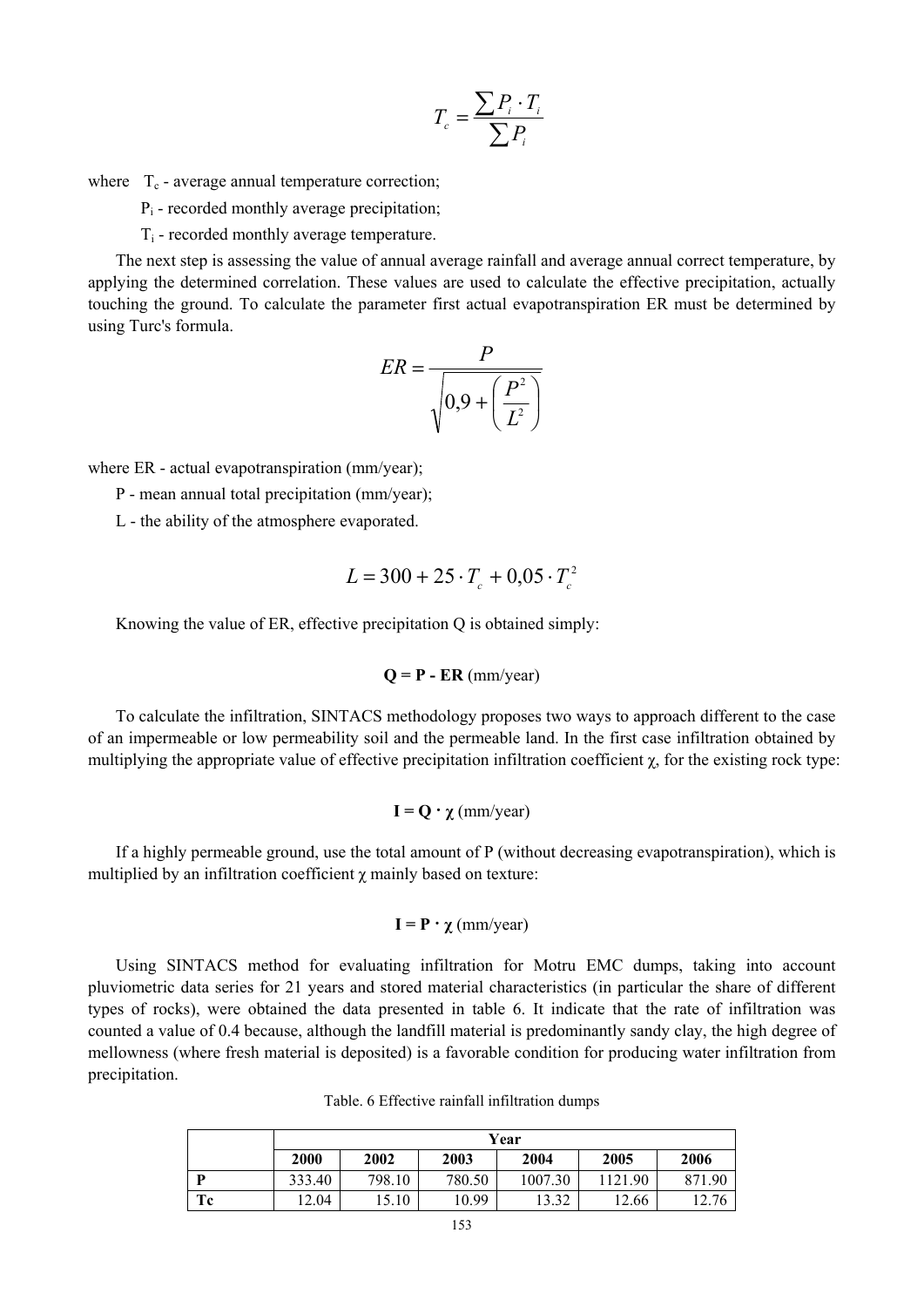|    | 688.27 | 849.56 | 640.99 | 751.26 | 717.88 | 722.76 |
|----|--------|--------|--------|--------|--------|--------|
| ER | 312.99 | 597.78 | 505.64 | 613.28 | 613.66 | 568.13 |
|    | 20.41  | 200.32 | 274.86 | 394.02 | 508.24 | 303.77 |
|    | 8.16   | 80.13  | 109.94 | 157.61 | 203.30 | 121.5' |

# **3. Conclusions**

On the hydrometeorological regime following findings are made:

- rainfall regime in the areas of Rosiuta quarry's waste dumps is relatively rich, with average annual amount between 746-906 mm, but there are years when they exceed 1180-1330 mm or decrease up to 430-580 mm;
- in 8 over the last 10 years they have exceeded average annual values of rainfall and temperatures. High values of annual average rainfall was recorded mainly in 2004 and 2005 (1007.3 respectively 1121.9 mm than the multiannual average of 726.3 mm - table no. 1), leading to an accumulation by infiltration of larger quantities of water in waste dumps body, being created so favorable premises for triggering landslides. It states that in 2004, in July and November were exceedances of the monthly average rainfall of over two times, and in July 2005 exceeded the monthly average of 3.9 times;
- maximum amounts of precipitation fell in 24 hours can sometimes exceed the average monthly by appreciable quantities. For statistical analysis shows that the area studied, at least every 10 years rainfall fell in 24 hours can reach 76-105 mm; every 20 years, the maximum quantities of rainfall fell in 24 hours can be between 87 - 124 mm; every 50 years between 102-160 mm, and once in 100 years they can total 115 -190 mm;
- having regard to the low permeability of the material stored in waste dumps belonging to EM Rosiuta, mostly heavy rain infiltration occurs with accumulation, and by depositing material over the water accumulated on the surface of steps leads to increased water pressure in the dumps body;
- potential infiltration was determined by hortonian mechanism, using for this purpose ILLUDAS and ASCE methods. ASCE method reveals that potential infiltration in the waste dumps occurs after a small curve, due to low permeability of the material stored and for the case of an 8-hour precipitation, infiltration potential decreases from 76 mm/h in the start to approx. 6 mm/h after an hour and a half, then maintaining this value. ILLUDAS method leads to higher values of infiltration potential, respectively 125 mm/h at the beginning of precipitation and 6.5 mm/h when it ends;
- relative infiltration determined by the same methods shows relative increase in the range of 8 h from 0 to 64.91 mm (ASCE) and from 0 to 111.25 mm (ILLUDAS). Infiltration phenomenon continues after rainfall stops, due to internal drainage that occurs as a result of a high degree of mellowness;
- effective infiltration was determined by the SINTACS, which revealed that the region where the waste dumps are located, evaporation capacity of the atmosphere is relatively high, meaning that a large proportion of water from precipitation evaporates (for the years studied, the specific effective precipitation, that part of rainfall that actually reaches the ground, is less than half of total precipitation). Thus, the average effective infiltration is very low in dry years (such as 2000) and can achieve part of the 5th annual average precipitation if very rainy years (2005 case).

On how water accumulates in the waste dumps the following comments are made:

- accumulation of water is based on precipitation infiltration and from springs;
- water infiltration is enhanced by rocks mellowness and rainfall intensity and duration;
- the phenomena of swelling clay rocks reduces the rate of infiltration, but in the same time gave in changing in the same degree of consistency and resistance characteristics of rocks;
- water disposal capacity by saturated rocks is low and, lack of seepage on slopes, even if the water level is high, indicates a low permeability of rocks and lack of possibilities for aquifer currents to occur.

Further research by some experiments in situ may contribute to a better understanding of how water is stored in the waste dumps and their hydrodynamic regime.

# **4. References**

- [1] ASCE, "Hydrology Handbook, 2nd Revised Edition, ASCE Manual No. 28. New York , 1996.
- [2] Civita, M., De Maio, M. SINTACS R5 Quaderni di tecniche di protezione ambientale. 72. Pitagora Editrice. Bologna, 2000. 226 p.